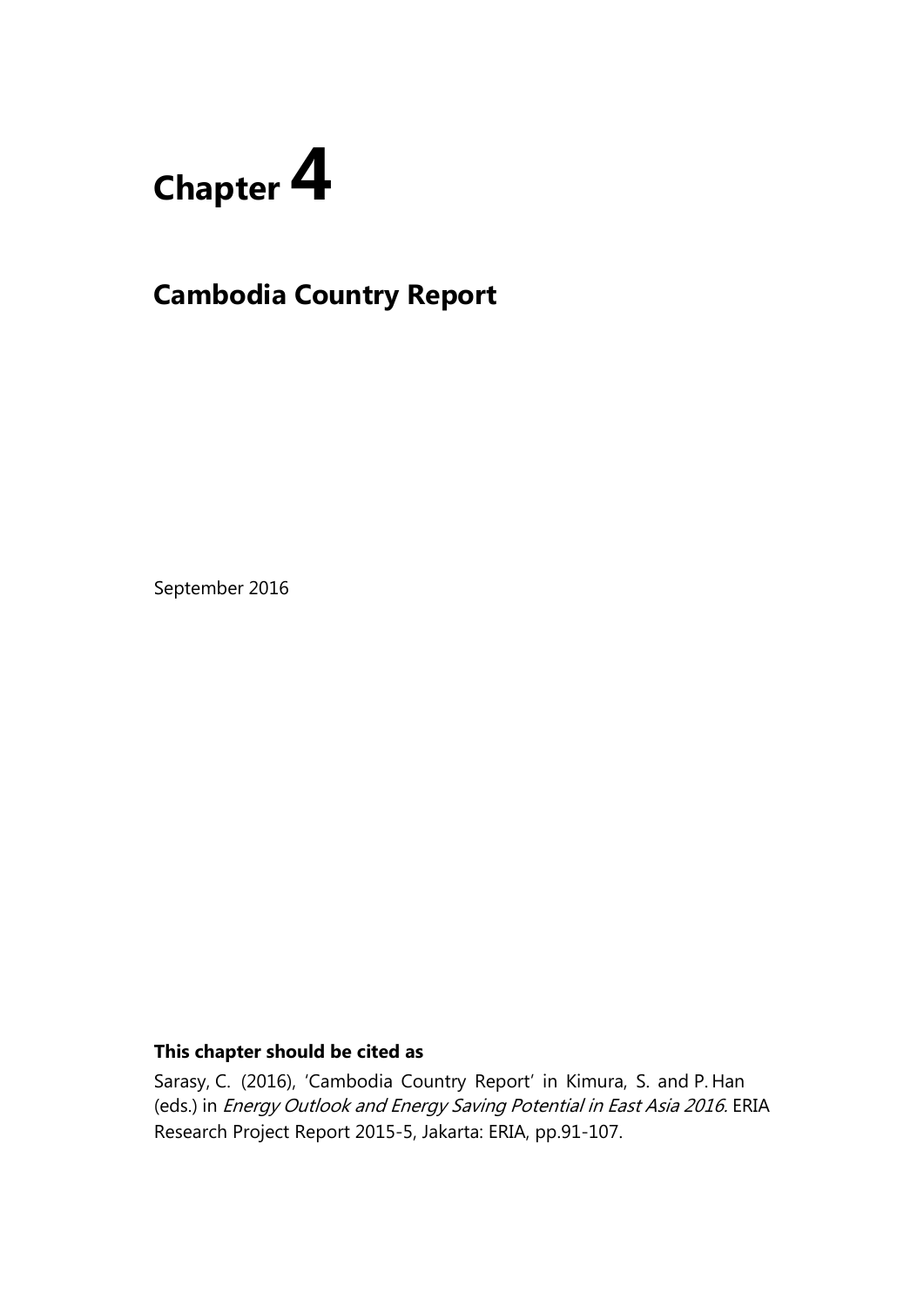## Chapter 4

# Cambodia Country Report

**CHIPHONG SARASY**, DEPARTMENT OF NEW AND RENEWABLE ENERGY MINISTRY OF MINES AND ENERGY, CAMBODIA

### **1. Background**

he Kingdom of Cambodia is located in the Lower Mekong region of Southeast Asia. It has an area of  $181,035$  km<sup>2</sup>, an 800 km border with Thailand in the west, Lao PDR in the north, and Viet Nam in the east. The physical landscape is dominated by lowland plains around the Mekong River and the Tonle Sap Lake. There are about 2.5 million hectares of arable land and over 0.5 million hectares of pastureland. T

Real gross domestic product (GDP) in 2013 was US\$10.7 million, comprising agriculture (24.2 percent); manufacturing (22.4 percent); electricity, gas, and water (0.6 percent); commerce including hotels and restaurants (14.2 percent); transport and telecommunications (6.4 percent); construction industry (5.8 percent); financial operations (8.1 percent); and 'others' (18.3 percent). The Cambodian economy maintained high economic growth exceeding an annual average 10 percent from 2004 to 2007. Although the economic growth rate in 2009 fell to 0.1 percent due to the impact of the global economic crisis, it recovered to 6.0 percent in 2010. The economic growth rates in 2011, 2012, and 2013 were 7.1 percent, 7.3 percent, and 7.2 percent, respectively. In short, steady GDP growth rates were maintained except in 2009. Growth is forecast by the Ministry of Economy and Finance to be maintained at around 7 percent per year.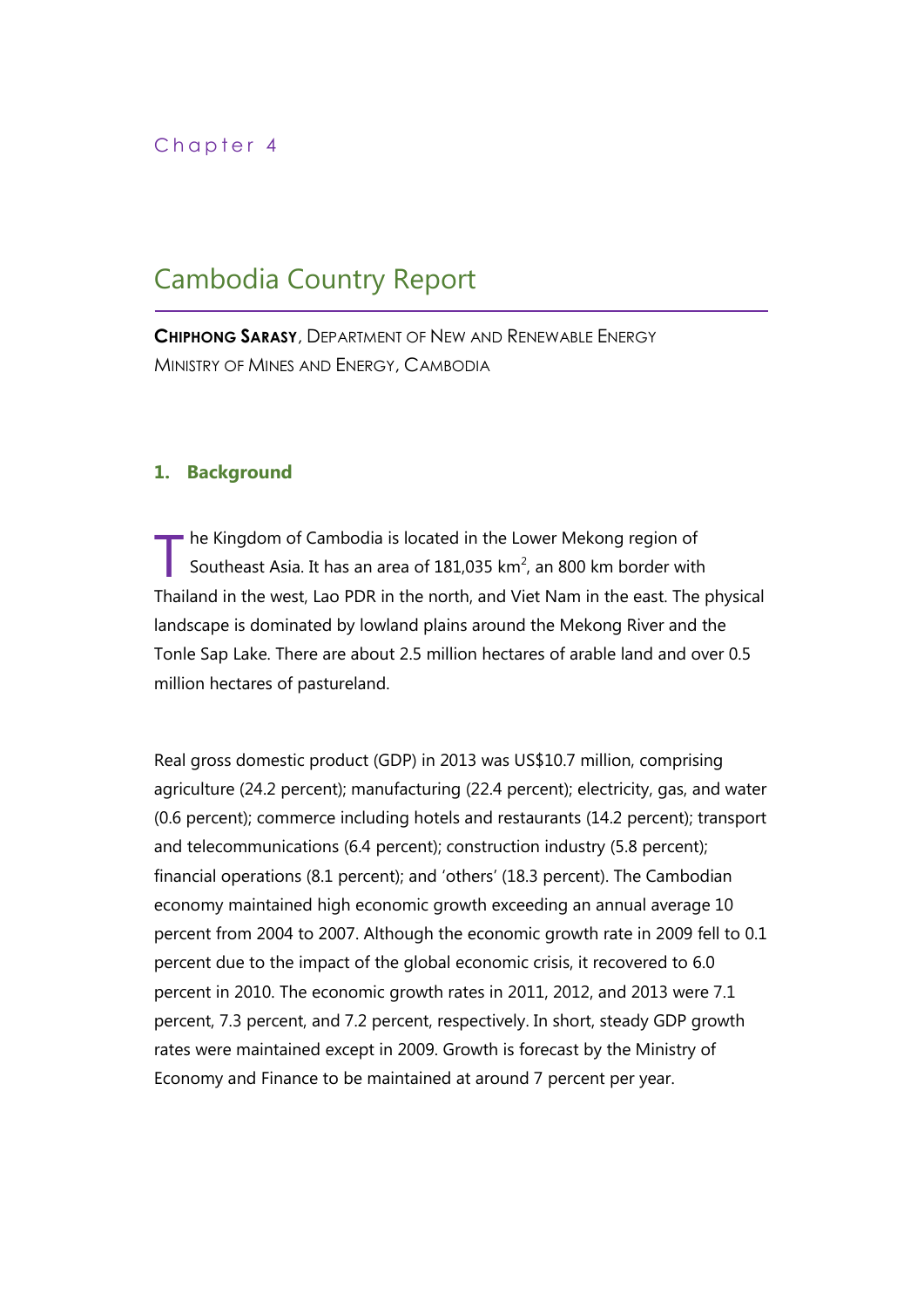Based on the 2008 Population Census of Cambodia, the population was 13,388,910 in 2008, 56 percent of which was under 24 years old. Cambodia's population in 2013 was 15.1 million. The continuing inflow of population into urban areas could make up more than 15 percent of the national population in future. Population density is about 75 people per square kilometre and 85–90 percent still lives in rural areas. Phnom Penh Capital City has a population of about 2 million, and Siem Reap Province has about 100,000 people.

Cambodia's power generation facility by fuels is shown in Table 4.1. Installed capacity of hydropower accounted for about 60 percent of the total. Energy generated from hydropower in 2013 was around two times as much as in 2012. Cambodia's hydropower energy potential was estimated at 10,000 MW, 50 percent of which is in the Mekong mainstream, 40 percent in its tributaries, and 10 percent in the south-western coastal area outside the Mekong River Basin. Hydropower capacity of up to 4,931 MW will be developed by 2020. Coal-fired power generation will have a capacity of 380 MW by 2015.

| No.            | <b>Type of Generation</b> | <b>Installed Capacity [MW]</b> |         | <b>Proportion in</b>       |
|----------------|---------------------------|--------------------------------|---------|----------------------------|
|                |                           | 2012                           | 2013    | <b>Percent for</b><br>2013 |
| $\mathbf{1}$   | Hydro                     | 225                            | 683     | 59.06                      |
| $\overline{2}$ | Diesel/Heavy Fuel Oil     | 321                            | 325     | 28.17                      |
| 3              | <b>Biomass</b>            | 22.5                           | 14.5    | 1.26                       |
| 4              | Coal                      | 13.0                           | 133     | 11.52                      |
| <b>Total</b>   |                           | 581.5                          | 1,155.5 | 100                        |

**Table 4.1. Power Generation Facility, by Fuel** 

MW = megawatt.

Source: EAC report 2013.

Cambodia's total primary energy supply (TPES) in 2013 stood at 6.82 million tons of oil equivalent (Mtoe), with renewable energy (mostly biomass) accounting for the largest share at approximately 60 percent, followed by oil at 36.6 percent, and coal at 0.7 percent.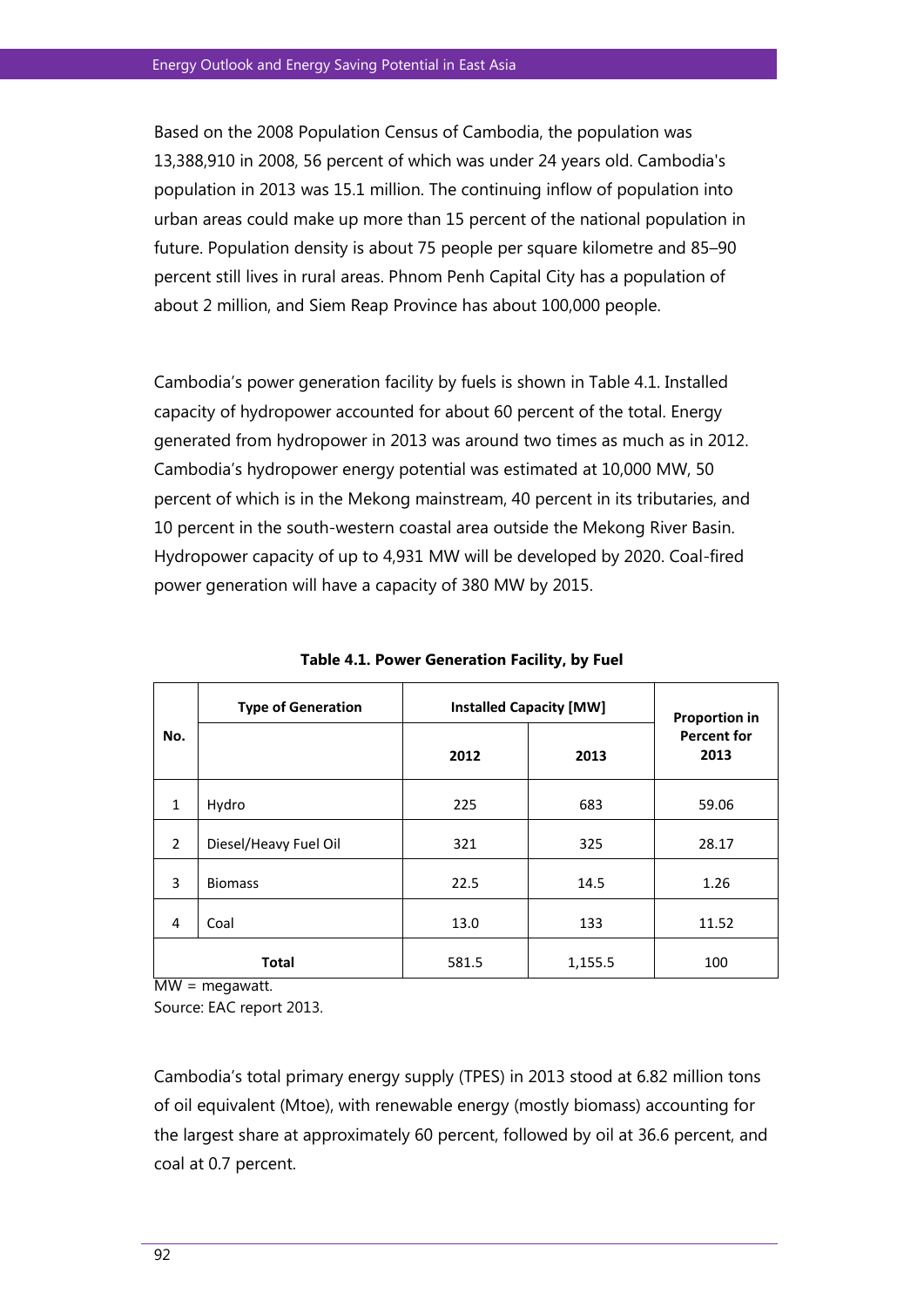Final energy consumption had increased to 6 Mtoe by 2013. It is dependent on imports of petroleum products as Cambodia has no crude oil production or oil refining facilities. Its electricity supply is dominated by hydro at 57.4 percent, with oil, coal, and biomass accounting for the rest.

#### **2. Modelling Assumptions**

### **2.1. GDP and Population**

In forecasting energy demand to 2040, the GDP of Cambodia is assumed to grow at an annual average rate of 6.1 percent. With its population projected to grow by 1.6 percent per year, the forecast is for GDP per capita growth of 4.4 percent per year up to 2040.

#### **2.2. Electricity Generation**

With regard to future electricity supply, hydro is expected to dominate Cambodia's fuel mix in 2040, followed by coal. This is a big change from the current oil-dominated electricity generation. According to the Electricity Supply Development Master Plan for 2010–2020, the country will have a total additional installed electricity generation capacity of 3,536 MW, 1,050 MW of which will come from coal power plants to be installed from 2010 to 2018. Hydro will make up 2,606 MW of the total and, from 2020 to 2040, will meet the additional electricity generation capacity requirements.

#### **2.3. Energy Efficiency and Conservation Policies**

Cambodia's energy efficiency and conservation (EEC) programmes aim to achieve an integrated and sustainable programme that will facilitate energy efficiency improvements in the major energy consuming sectors and help prevent wasteful fuel consumption. To achieve these aims, the country realises the need for market transformation towards more efficient energy use, increased access to energy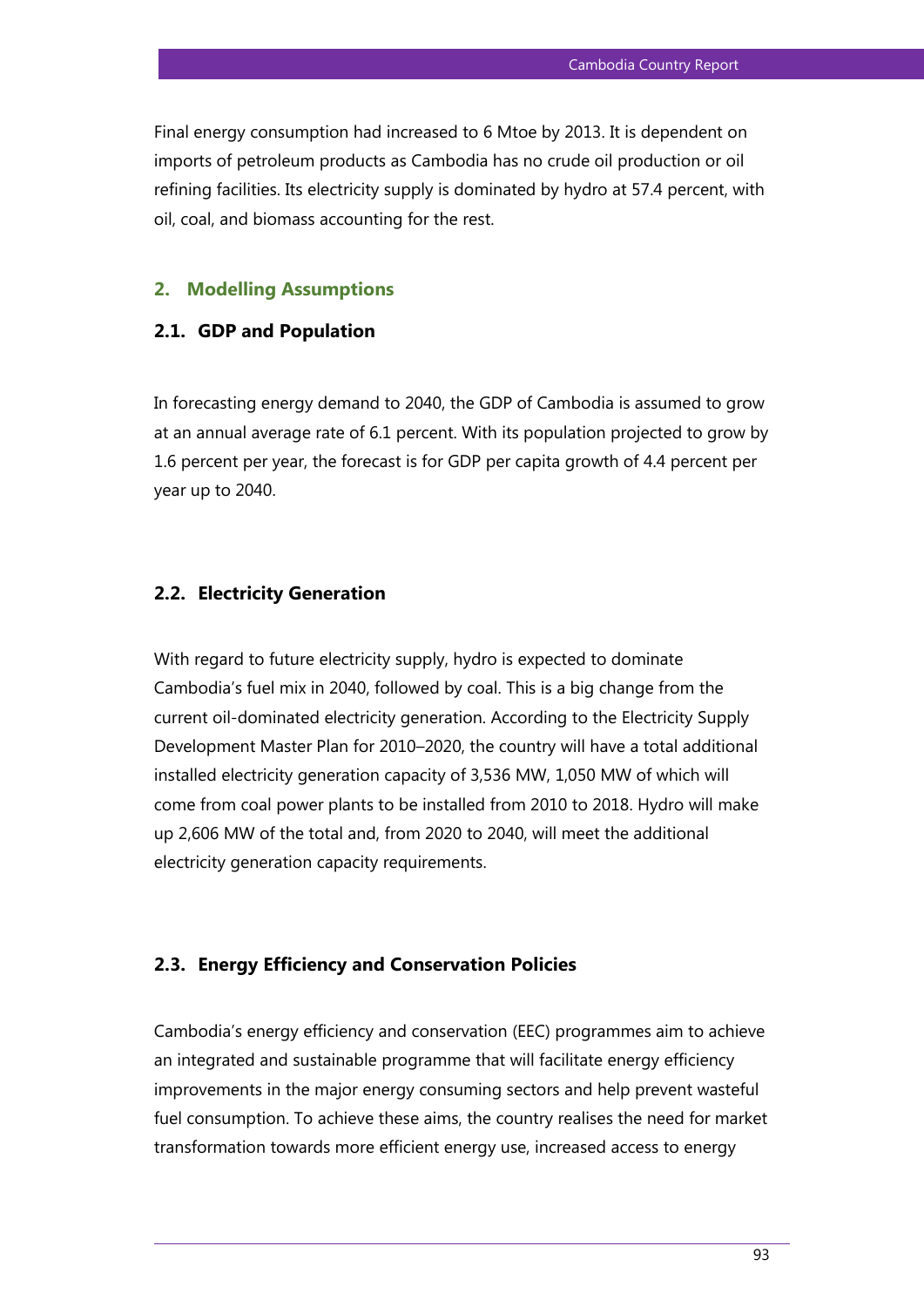efficiency project financing, and the establishment of energy efficiency regulatory frameworks.

As a start, Cambodia is implementing the following pilot projects:

- Improving the efficiency of the overall supply chain for home lighting in rural areas by the provision of decentralised rural energy services through a new generation of rural energy entrepreneurs.
- Assisting in market transformation for home and office electrical appliances through bulk purchase and dissemination of high-performance lamps, showcasing of energy-efficient products, support to competent organisations for testing and certification of energy-efficient products, and establishment of 'Green Learning Rooms' in selected schools to impart lifelong education on the relevance of EEC.
- Improving energy efficiency in buildings and public facilities.
- Improving energy efficiency in industries in cooperation with the United Nations Industrial Development Organisation (UNIDO) and the Ministry of Industry, Mines and Energy (MIME) (now changed to Ministry of Mines and Energy, MME) to be implemented in the four sectors of rice milling, brick kilns, rubber refinery, and garment.

Cambodia is also preparing an action plan for EEC in cooperation with the Energy Efficiency Design sub-working group. Specific actions plans are being drafted for the industry, transportation, and 'other' sectors. The initial estimates of sectordemand reduction of existing consumers from these actions plans are 10 percent by 2015 and 15 percent by 2035 relative to the Business-as-Usual scenario (BAU). These initial estimates were used in forecasting the energy demand in the Alternative Policy Scenario (APS).

In a close consultation process between the previous MIME and EUEI–PDF that started in July 2011, it was decided to launch a project to support the Royal Government of Cambodia in the elaboration of a National Energy Efficiency Policy, Strategy and Action Plan. The project started with an inception phase in August 2012 and was concluded in April 2013 with a final workshop, which elaborated the recommendations and conclusions of the plan.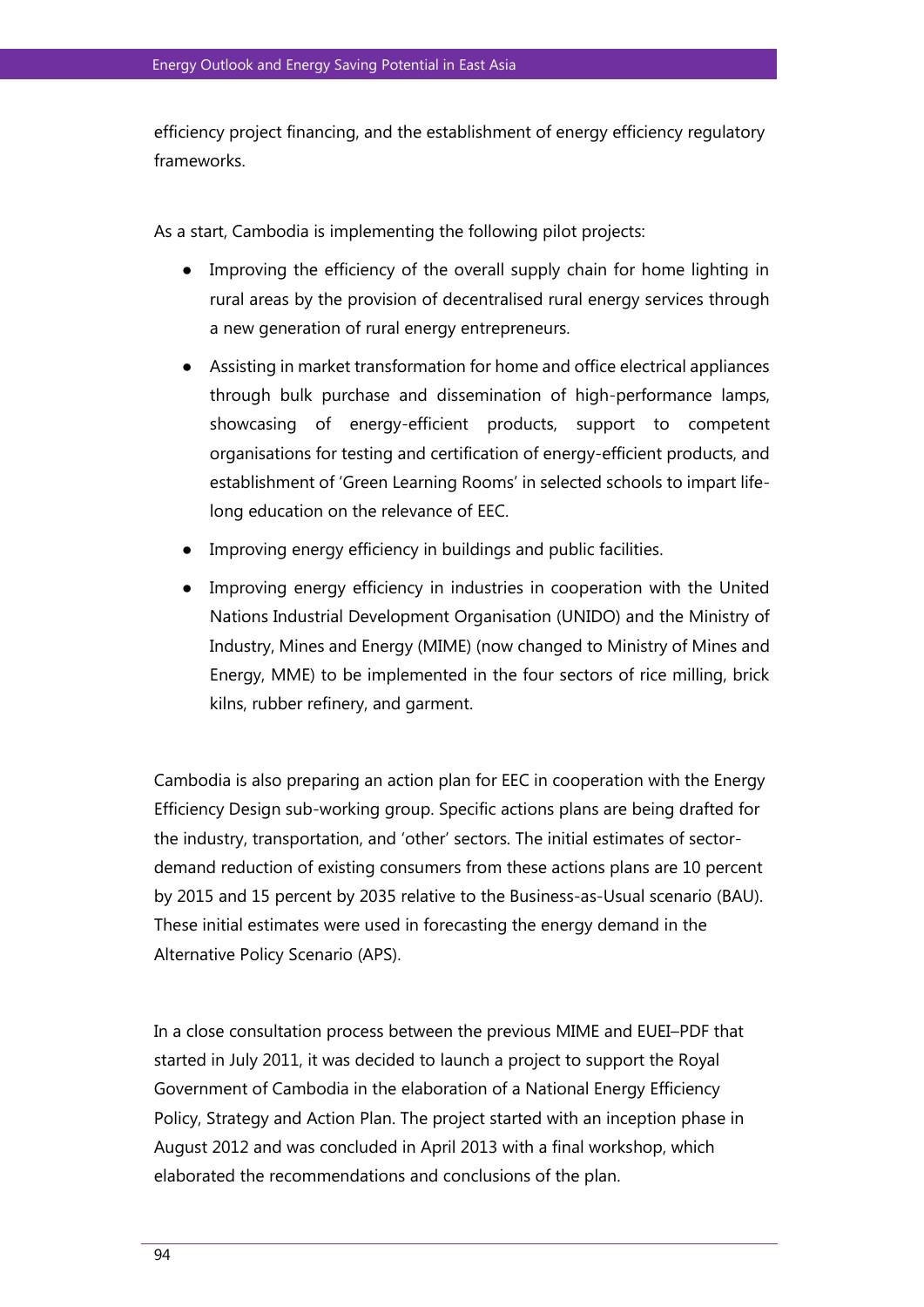Five sectors have been identified as priority areas for the National Energy Efficiency Policy, Strategy and Action Plan:

- 1. Energy efficiency in industry
- 2. Energy efficiency of end-user products
- 3. Energy efficiency in buildings
- 4. Energy efficiency of rural electricity generation and distribution
- 5. Efficient use of biomass resources for residential and industrial purposes

#### **3. Outlook Results**

#### **3.1. Business-as-Usual (BAU) Scenario**

### **3.1.1. Primary energy supply**

Primary energy supply in Cambodia grew at 5 percent per year, which is a slightly faster rate than final energy consumption from 2.84 Mtoe in 1995 to 6.82 Mtoe in 2013. Among the major energy sources, the fastest growing was oil. Oil consumption grew at an average annual rate of 9.2 percent between 1995 and 2013 (see Figure 4-1).

In the BAU, Cambodia's primary energy supply/consumption is projected to increase at an annual average rate of 3.5 percent or by 2.56 times from 6.82 Mtoe in 2013 to 17.46 Mtoe in 2040. The fastest growth is expected in coal, increasing at an annual average rate 16.3 percent between 2013 and 2040, followed by hydro, oil, and others (including biomass) at 13.8 percent, 4.2 percent, and 0.2 percent, respectively. The share of hydro is projected to increase from 1.3 percent in 2013 to 16.3 percent in 2040. This growth in its share is due to the huge potential for water reservoirs in Cambodia. The share of oil is projected to increase from 36.6 percent in 2013 to 43.4 percent in 2040 due to the projected growth in the numbers of cars and motorbikes in the transportation sector.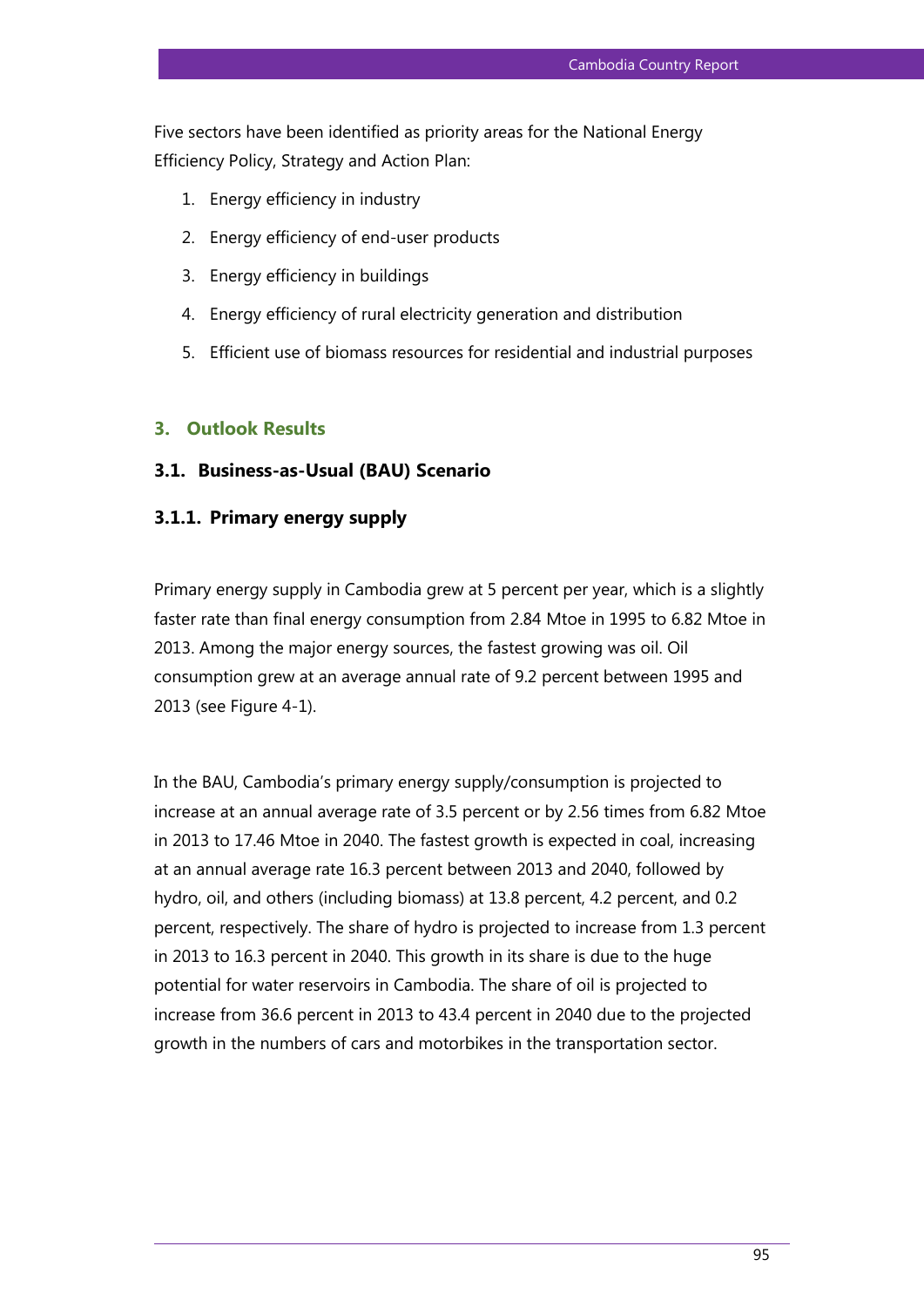

**Figure 4-1. Primary Energy Supply by Source, BAU** 



#### **3.1.2. Final energy consumption**

#### **By sector**

Cambodia's final energy consumption grew at an average annual rate of 4.9 percent, from 2.54 Mtoe in 1995 to 6.00 Mtoe in 2013.

In the BAU, driven by assumed strong economic growth and an increasing population, final energy consumption is projected to increase at an annual average rate of 3.3 percent or by almost 2.4 times, from 6.00 Mtoe in 2013 to 14.29 Mtoe in 2040 (Figure 4-2). The strongest growth in consumption is projected to occur in the transportation sector, which will increase at an annual average rate of 4.3 percent or by 3.15 times, from 1.95 Mtoe in 2013 to 6.15 Mtoe in 2040. The industry sector is projected to grow at an annual rate of 4.0 percent or by 2.87 times, from 0.9 Mtoe in 2013 to 2.59 Mtoe in 2040, followed by the non-energy sector and the 'others' sector at 3.3 percent (from 0.02 Mtoe in 2013 to 0.05 Mtoe in 2040) and 2.1 percent (from 3.13 Mtoe in 2013 to 5.51 Mtoe in 2040), respectively.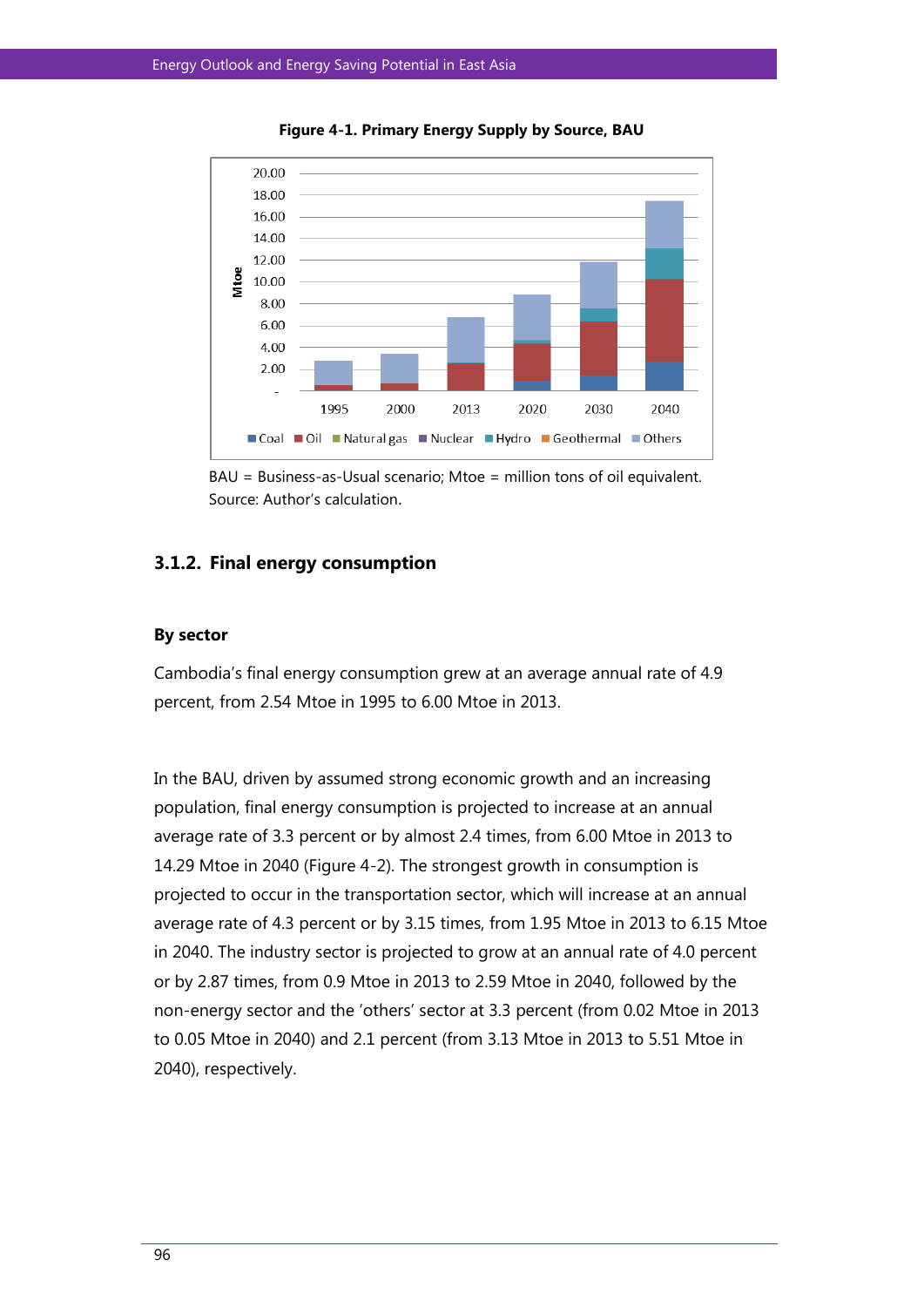

**Figure 4-2. Final Energy Consumption by Sector, BAU** 

## **By fuel**

Electricity is projected to see the fastest growth in final energy consumption, increasing by 9.8 percent per year or by 12.61 times from 0.28 Mtoe in 2013 to 3.58 Mtoe in 2040. Oil is projected to show the second highest growth rate of 4.2 percent per year or by 3.06 times, from 2.29 Mtoe in 2013 to 7.02 Mtoe in 2040. Others, mainly solid and liquid biofuels, will increase at 0.3 percent per year from 3.42 Mtoe in 2013 to 3.69 Mtoe in 2040 (Figure 4-3).



**Figure 4-3. Final Energy Consumption by Fuel, BAU**

BAU = Business-as-Usual scenario; Mtoe = million tons of oil equivalent. Source: Author's calculation.

 $BAU = Business-Usual scenario; Mtoe = million tons of oil equivalent.$ Source: Author's calculation.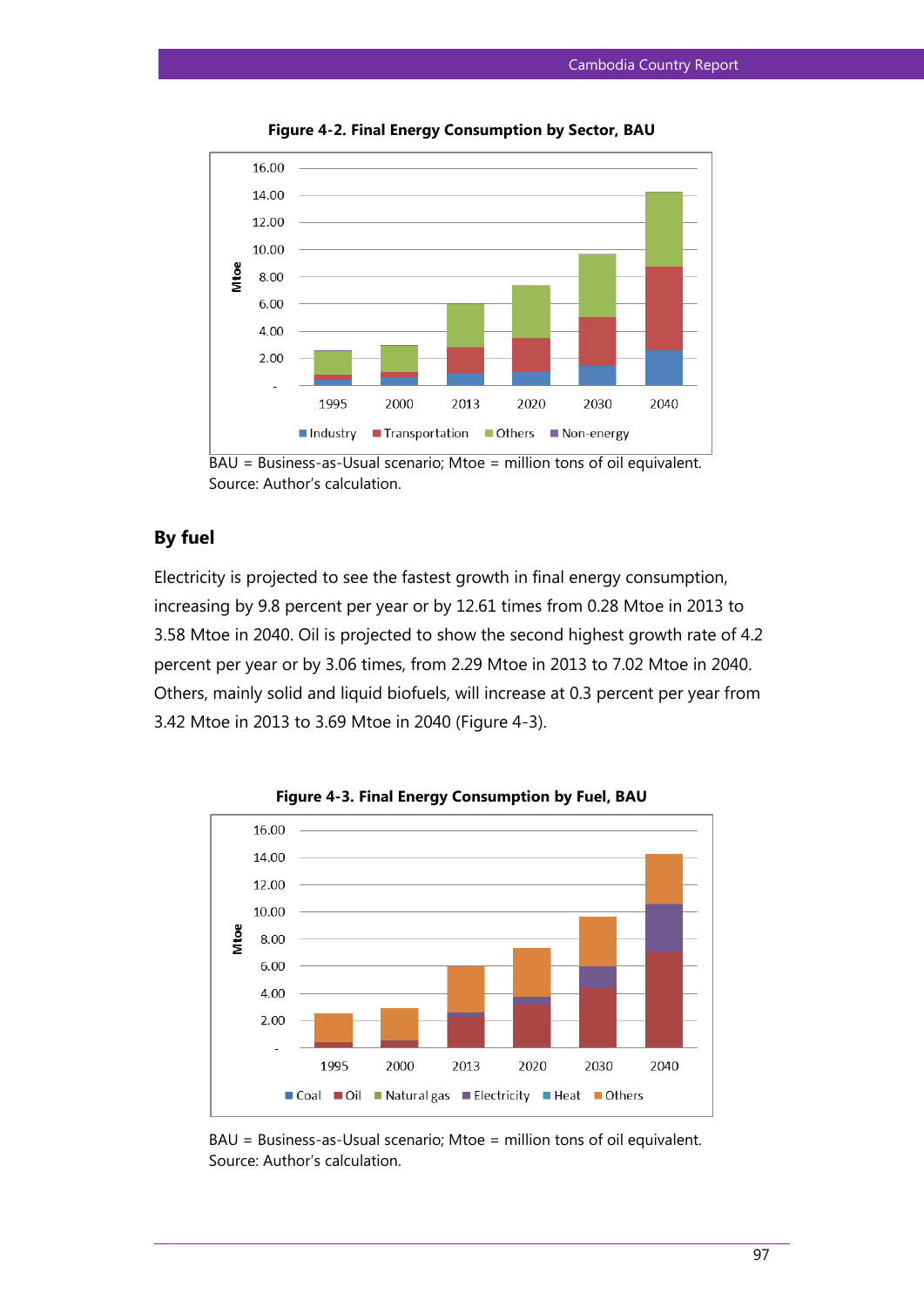#### **3.1.3. Electricity generation**

Electricity generation increased at 12.9 percent per year from 0.20 TWh in 1995 to 1.77 TWh in 2013. From 1995 to 2001, 100 percent of electricity generated came from oil-fired power plants. In 2002, a hydro power plant started operation in Cambodia and by 2013 its share in the power generation mix had increased to 57.4 percent. Coal power generation was also introduced to Cambodia rather late in 2009. By 2013, the share of coal in the power generation mix had risen to 9.5 percent.

In the BAU, to meet the demand for electricity, power generation is projected to increase at an average annual rate of 12.8 percent between 2013 and 2040. The fastest growth in electricity generation will be in coal (17.0 percent per year), followed by hydro (13.8 percent per year), and 'others' (8.3 percent per year) (Figure 4-4). Generation from oil-fired power plants will decrease considerably due to high fuel cost.





BAU = Business-as-Usual scenario; TWh = terawatt-hour. Source: Author's calculation.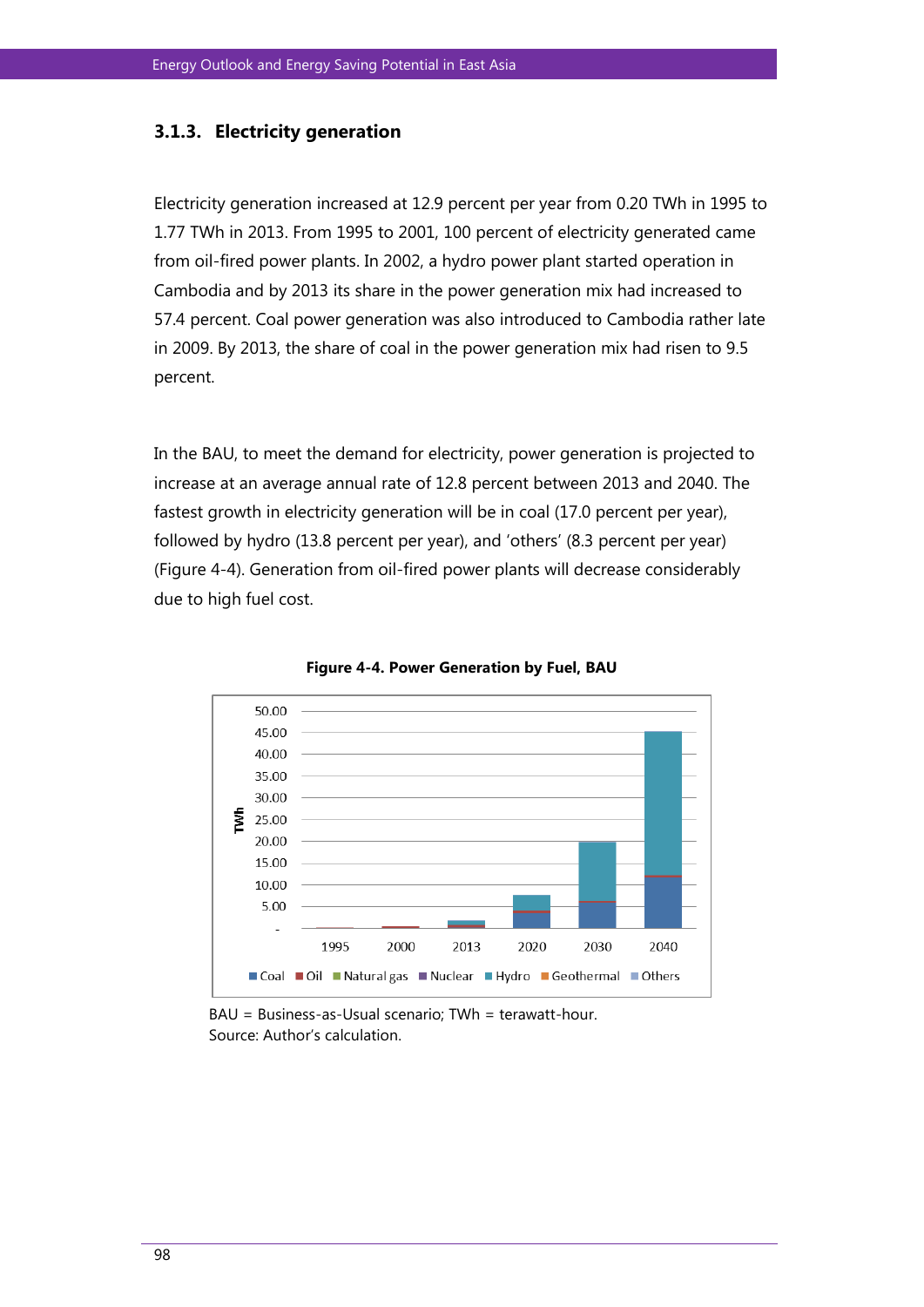## **3.1.4. Carbon Dioxide (CO2) emissions**

 $CO<sub>2</sub>$  emissions from energy consumption are projected to increase by 5.6 percent per year from 1.96 Mt-C in 2013 to 8.62 Mt-C in 2040 under the BAU.

Oil is the largest source of carbon emissions; it will increase from 1.91 Mt-C in 2013 to 5.69 Mt-C in 2040. Emission from coal is expected to have the fastest growth rate at 16.3 percent per year from 0.05 Mt-C in 2013 to 2.93 Mt-C in 2040 (Figure 4-5).



**Figure 4-5. CO2 Emission from Energy Consumption, BAU** 

 $CO<sub>2</sub>$  = carbon dioxide; BAU = Business-as-Usual scenario; Mt-C = metric tons of carbon.

Source: Author's calculation.

## **3.1.5. Energy indicators**

Energy intensity had a decreasing trend from 1,002 toe/million US\$ in 1995 to 636 toe/million US\$ in 2013. In the BAU, energy intensity will further decrease to 331 toe/million US\$ in 2040. This indicates that energy will be used more efficiently in economic development. This is mainly due to the dominance of conventional biomass use in the rural areas of the country and the future growth of it will be slower than GDP growth.

Energy per capita had been increasing from 0.27 toe/person in 1995 to 0.45 toe/person in 2013. In the BAU, energy per capita will further increase to 0.75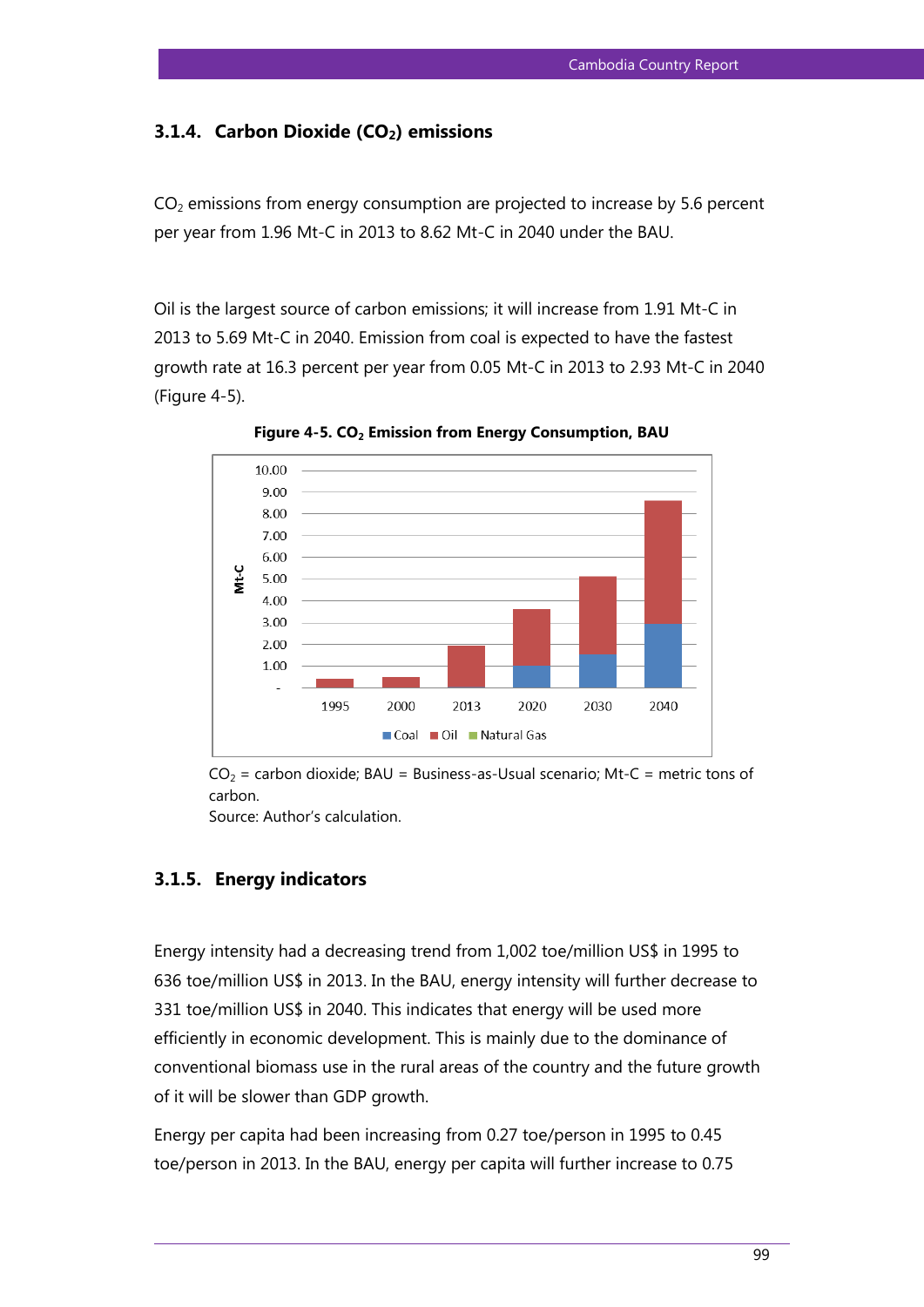toe/person in 2040. This indicates that living standards of people are improving, resulting in increasing energy demand per capita. Figure 4-6 shows various indicators of energy consumption.





 $CO<sub>2</sub>$  per energy in the BAU case is projected to increase from 0.29 metric tons of carbon per toe (t-C/toe) in 2013 to 0.49 t-C/toe in 2040, implying faster growth of fossil fuels in total energy consumption.

But CO<sub>2</sub> intensity had been increasing from 140 t-C/million US\$ in 1995 to 183 t-C/million US\$ in 2013. It will drop further to 164 t-C/million US\$ in 2040.

#### **4. Scenario Analysis**

#### **4.1. Alternative Policy Scenario (APS)**

The APS consists of scenarios such as the Energy Efficiency and Conservation (EEC) scenario (APS1), improvement of energy efficiency in power generation (APS2), and development of renewable energy (APS3). The scenarios were individually modelled to determine the impact of each scenario on reduction of energy consumption and  $CO<sub>2</sub>$  emissions. Below are the assumptions of each scenario:

 $CO<sub>2</sub> =$  carbon dioxide. Source: Author's calculation.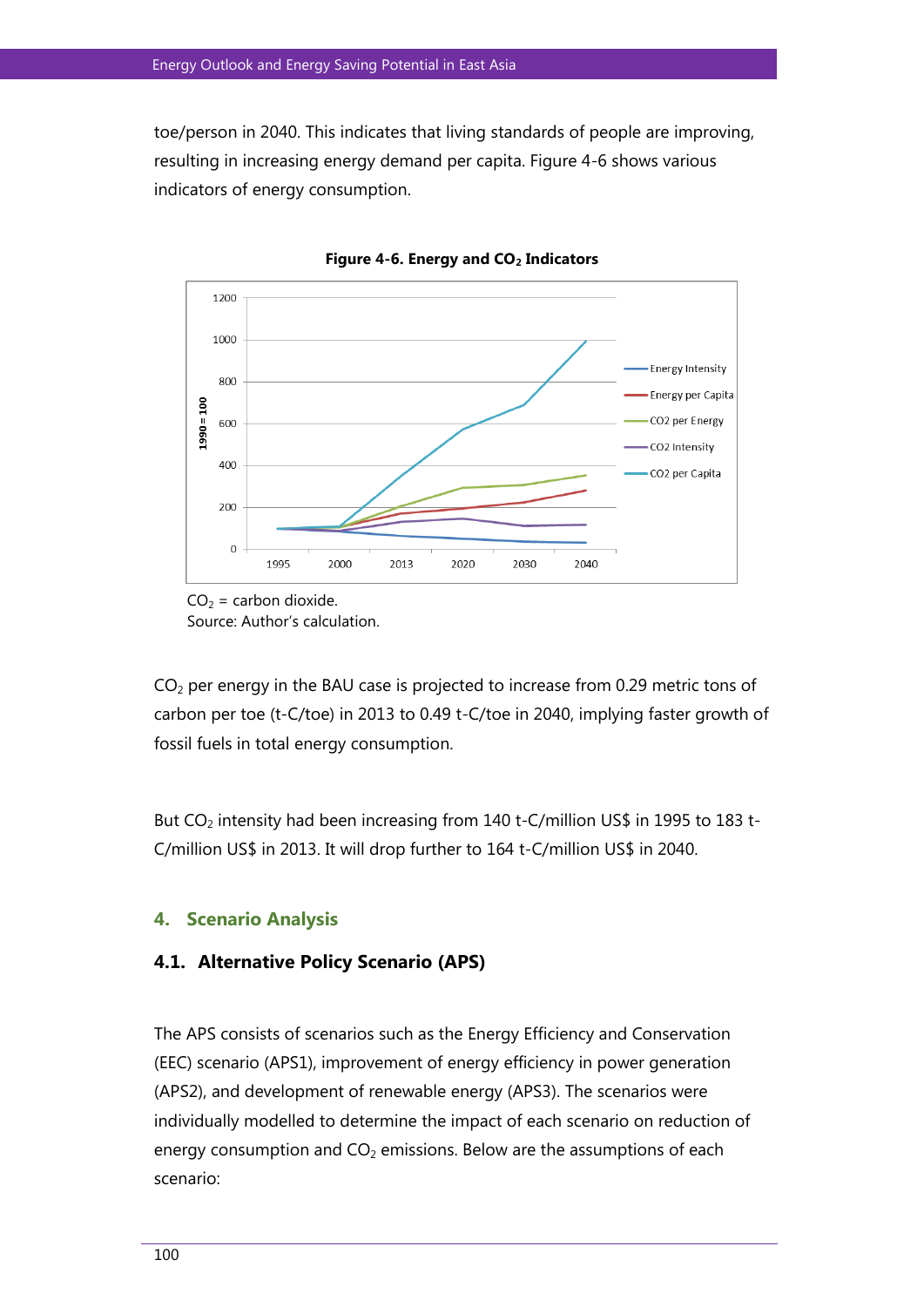- APS1: focus on EEC on the demand side, such as:
	- Energy demand in all sectors to be reduced by 10 percent in 2015 and 20 percent by 2040 relative to the BAU.
	- Using efficient motorbikes and hybrid cars in road transport.
	- Replacing inefficient devices with efficient ones in commercial and residential sectors, for example for cooking, lighting, refrigeration, and air conditioning.
- APS2: Improvement of energy efficiency in thermal power plants. It is assumed that energy efficiency of coal and fuel oil thermal power plants will stay constant at 32 percent until 2040, in the BAU. In the APS, it is assumed that new coal power plants will have thermal efficiencies of 38.8 percent.
- APS3: Additional 5,000 MW of hydro power plants by 2040 is assumed in this scenario.
- APS5 or APS: Combination of APS1 to APS3.

## **4.2. Energy Saving Potential and CO2 Emissions Reduction**

## **4.2.1. Final energy consumption**

In the APS, final energy consumption is projected to increase at a slower rate of 2.7 percent (compared with 3.3 percent in the BAU), from 6.00 Mtoe in 2013 to 12.18 Mtoe in 2040 because of EEC measures (APS1) in industrial, transportation, residential, and commercial ('others') sectors.

Final energy consumption is expected to make savings amounting to 2.1 Mtoe. The bulk of the savings are expected to occur in the transportation sector (0.9 Mtoe), followed by the 'others' sector (0.8 Mtoe), and the industry sector (0.4 Mtoe).

An improvement in end-user technologies and the introduction of energy management systems is expected to contribute to a slower rate of consumption growth, particularly in the 'others' (residential and commercial) sector, and the industry and transportation sectors (Figure 4-7).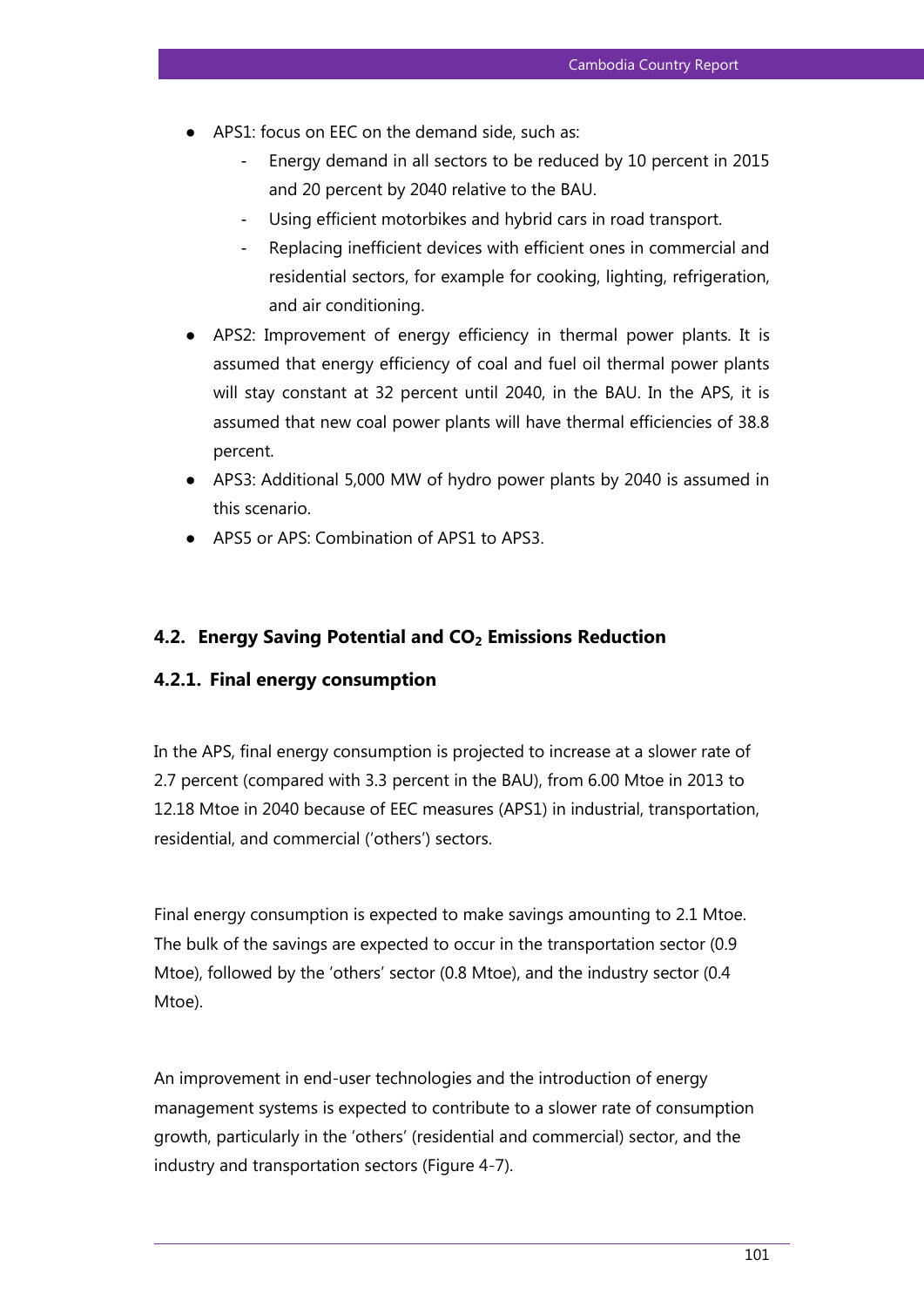

**Figure 4-7. Final Energy Consumption by Sector, BAU and APS** 

BAU = Business-as-Usual scenario; APS = Alternative Policy Scenario. Source: Author's calculation.

## **4.2.2. Primary energy supply**

In the APS, primary energy supply/consumption is projected to increase at a slower rate of 3.1 percent per year from 6.82 Mtoe in 2013 to 15.51 Mtoe in 2040. The saving could mostly be derived from EEC Scenarios on the demand side and development of renewable energy technology (APS3).

In the APS, coal is projected to grow at an average annual rate of 17.0 percent compared with 16.3 percent in the BAU, followed by hydro with 12.4 percent, compared with 13.8 percent in the BAU, respectively, over the same period.

The total saving will be equal to 1.95 Mtoe, which is equivalent to 11.2 percent of Cambodia's primary energy supply in 2040 (Figure 4-8).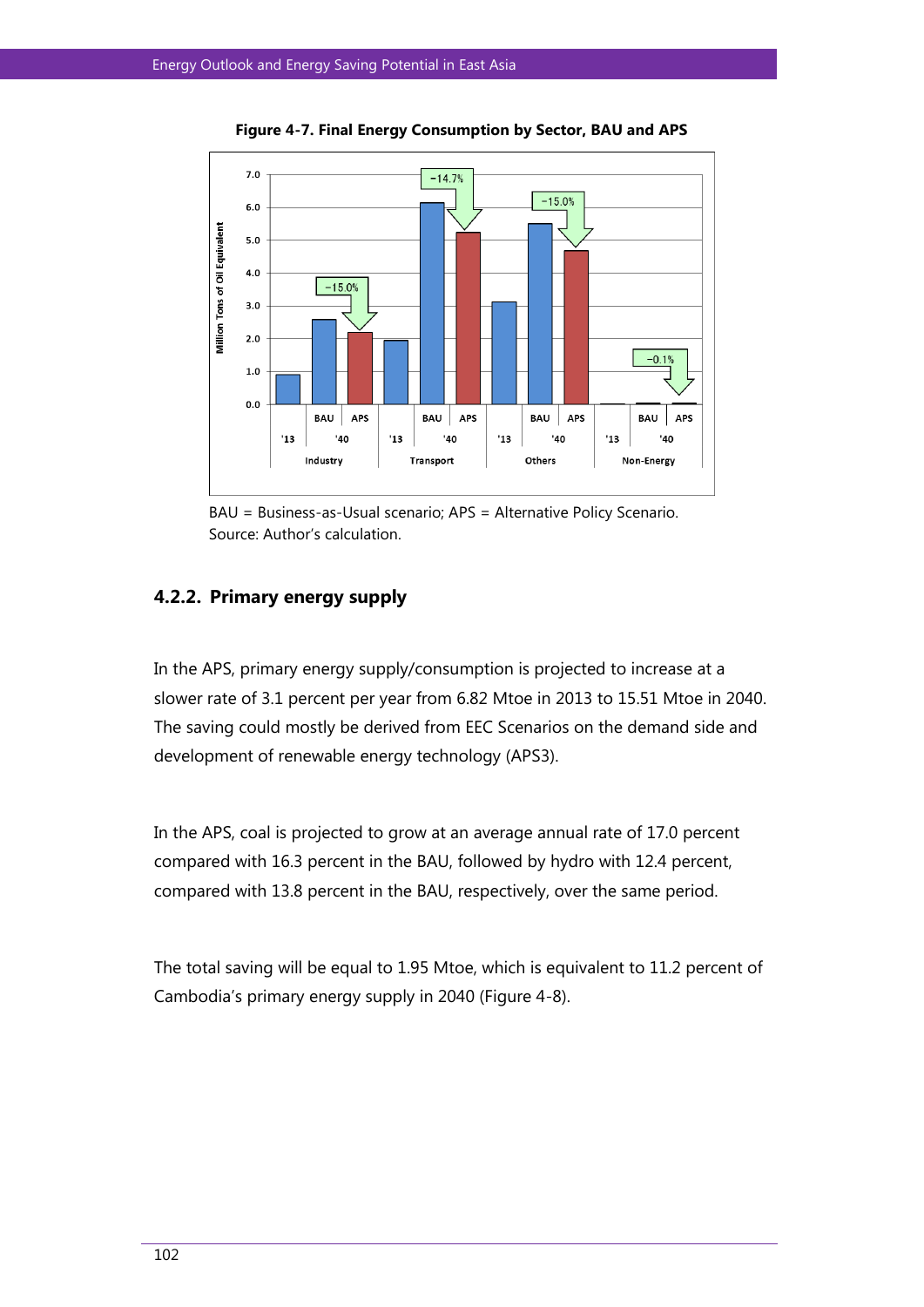

**Figure 4-8. Primary Energy Supply by Fuel, BAU and APS** 



The reduction in consumption, relative to the BAU, comes from EEC measures on the demand side (APS1), more aggressive uptake of energy efficiency in thermal power plants (APS2), and adoption of renewable energy (APS3) on the supply side. Accordingly, the energy saving potential from other energy sources would be 17.5 percent, followed by oil at 13.2 percent. Coal is projected to increase by 16.9 percent (Figure 4-9).



**Figure 4-9. Primary Energy Supply Saving Potential by Fuel, BAU vs APS**

BAU = Business-as-Usual scenario; APS = Alternative Policy Scenario. Source: Author's calculation.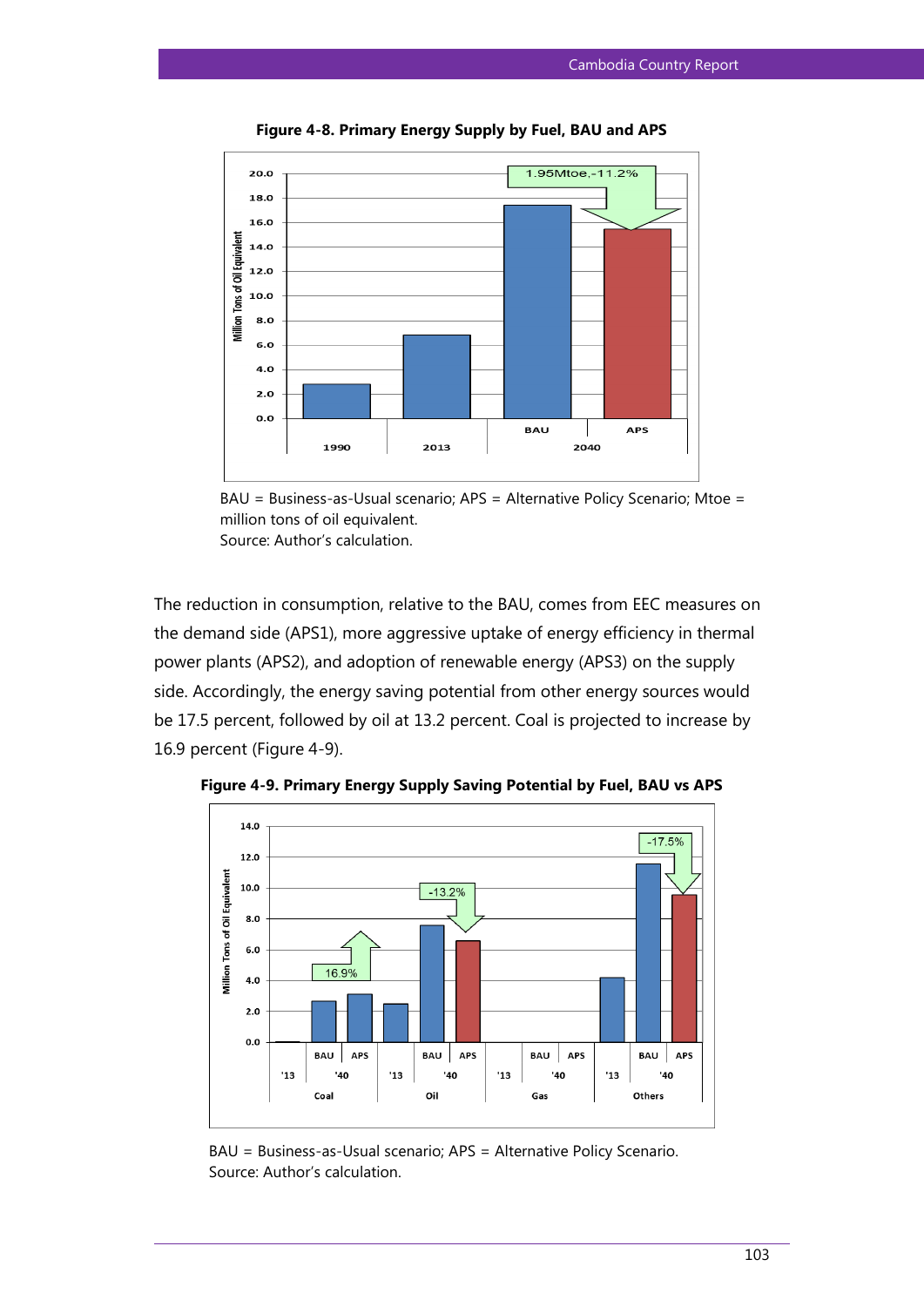### **4.2.3. CO2 Emissions**

 $CO<sub>2</sub>$  emissions from energy consumption under the BAU are projected to increase by 5.6 percent per year from 1.96 million metric tons of carbon (Mt-C) in 2013 to 8.62 Mt-C in 2040. Under the APS, the annual increase in  $CO<sub>2</sub>$  emissions is projected to be 4.7 percent per year between 2013 and 2040, which represents a 22 percent reduction from the BAU.

The  $CO<sub>2</sub>$  emission reduction would be mostly derived from EEC measures on the demand side (APS1). Improvement of energy efficiency in thermal power plants (APS2) and development of renewable energy technologies (APS3) can also contribute significantly to  $CO<sub>2</sub>$  reduction (Figure 4-10).



**Figure 4-10. CO2 Emission by Fuel, BAU and APS**

 $CO<sub>2</sub>$  = carbon dioxide; BAU = Business-as-Usual scenario; APS = Alternative Policy Scenario; Mt-C = metric tons of carbon. Source: Author's calculation.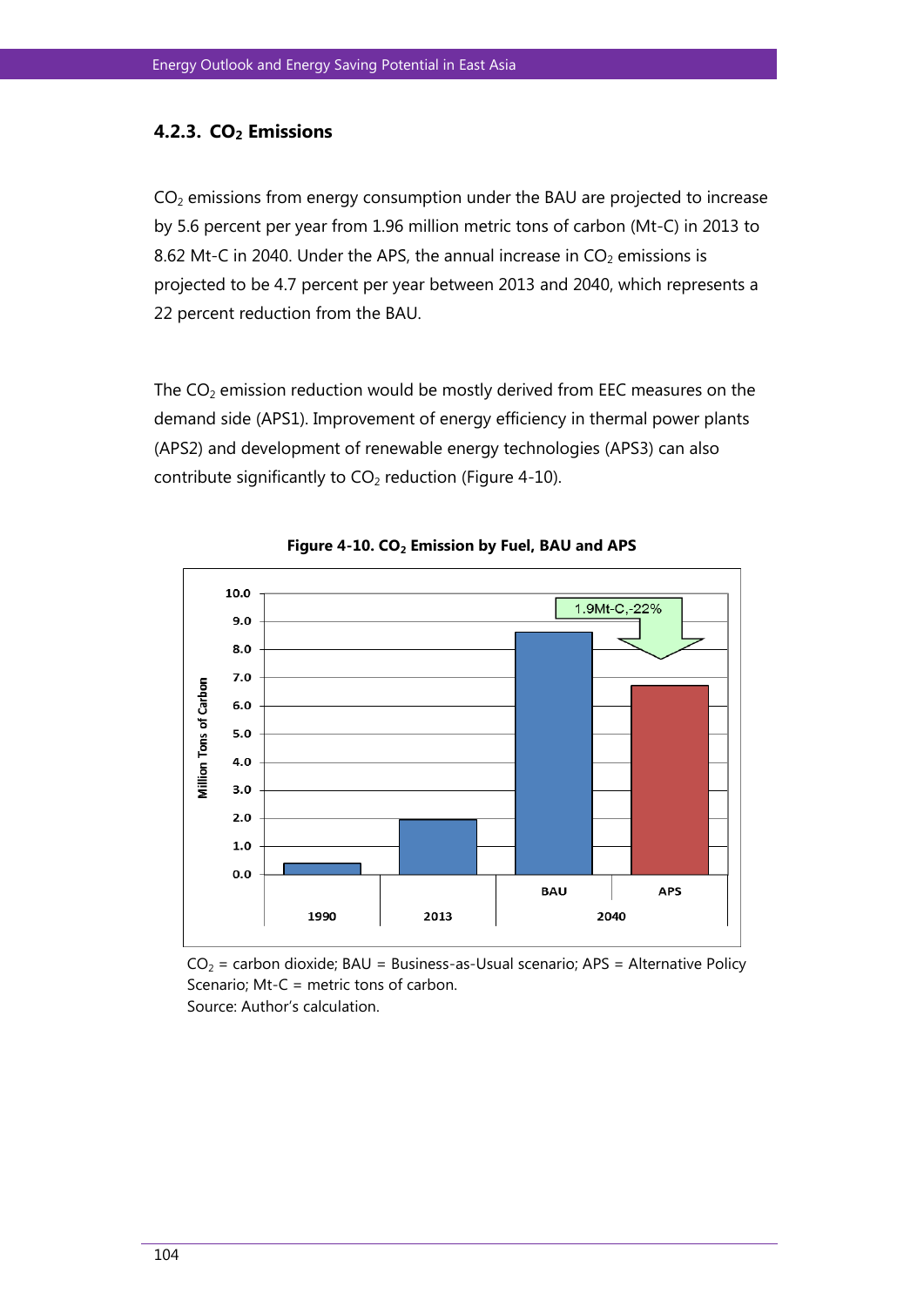### **5. Key Findings and Policy Implications**

The above analysis on energy saving potential produces the following key findings:

- Energy demand in Cambodia is expected to continue to grow at a significant rate, driven by robust economic growth, industrialisation, urbanisation, and population growth. Energy efficiency and conservation is the 'new source' of energy and measures reflected in the APS are estimated to have significant potential to help meet future demand in a sustainable manner.
- Cambodia's energy intensity will be further reduced due to efficient use of energy.
- The annual growth of energy demand in the transportation sector is projected to be the highest at 4.3 percent in the BAU and its share will increase continuously from 32.5 percent in 2013 to 43.0 percent in 2040. This shows that the transportation sector has large energy saving potential.
- Electricity demand is increasing at the highest annual growth rate of 9.3 percent in the BAU and growth is projected to be slightly lower at 9.2 percent in the APS.
- Coal thermal power plants will be the major power generation source in Cambodia in the coming years. Its share in total power generation output is projected to increase continuously from 9.5 percent in 2013 to 26.0 percent in 2040. This is also the area with the largest expected energy savings and greenhouse gas (GhG) mitigation potential in Cambodia.
- Hydropower plants will be the second major source of power generation in Cambodia in the coming years. Its share in total power generation output is projected to increase continuously from 57.4 percent in 2013 to 72.9 percent in 2040.

Based on the above findings and to be able to effectively implement EEC activities in Cambodia, the following actions are recommended:

Promotion of the establishment of targets and a road map for EEC implementation: The targets for EEC in Cambodia should be set for the short-, medium-, and long-term periods and focus on the buildings and industrial sectors. The long-term plan should be based on an assessment of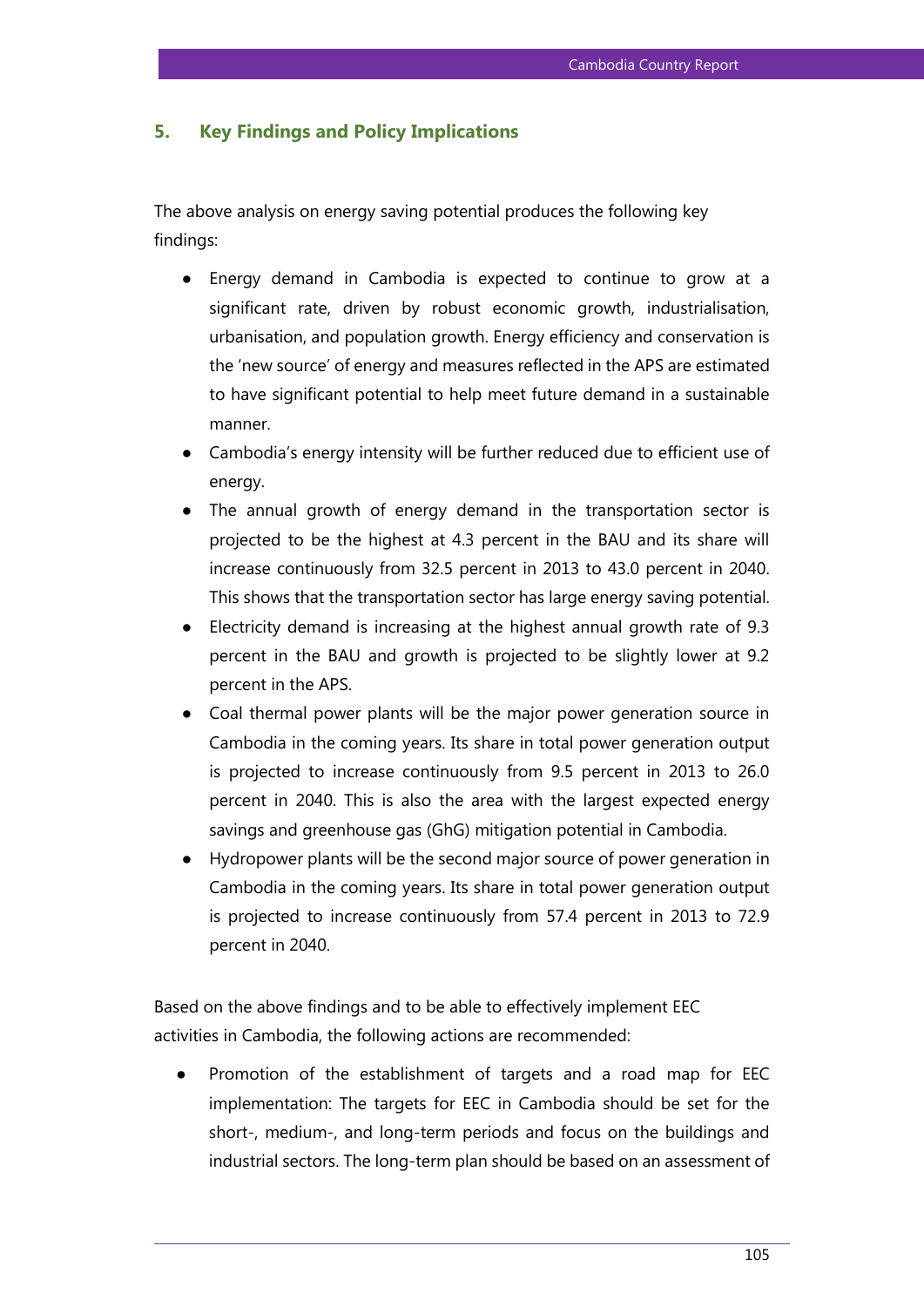the energy saving potential for all energy sectors, including the residential and commercial sectors, which have large energy saving potential up to 2040. Moreover, some activities could promote EEC in Cambodia, such as (i) support for the development of professionals in the energy conservation field to be responsible persons for energy management and operation, verification and monitoring, consultancy and engineering services provision, and the planning, supervision, and promotion of the implementation of energy conservation measures; (ii) support for the development of institutional capability of agencies/organisations in both the public and private sectors, responsible for the planning, supervision, and promotion of the implementation of energy conservation measures; (iii) support for the operation of energy savings companies to alleviate technical and financial risks of entrepreneurs wishing to implement energy conservation measures; and (iv) public relations and provision of knowledge about energy conservation to the general public, via the teaching/learning process in educational institutions, fostering youth awareness.

- Compulsory energy labelling for electrical appliances: Annual growth of electricity demand in residential and commercial ('other') sectors is projected to be substantial compared with other sectors. Compulsory energy labelling for electrical appliances could be an effective management measure to generate energy savings.
	- Priority for development of advanced hydro and coal thermal power technology: Hydro and coal thermal power plants will be the major power generators in Cambodia up to 2040. Therefore, advanced technologies for both types of resources should be prioritised for development from the stage of project design.
- Priority for renewable energy development: Renewable energy is an important resource for energy independence, energy security, and GhG emissions abatement. It is necessary to draw up a strategy and construct mechanisms to support renewable energy development.